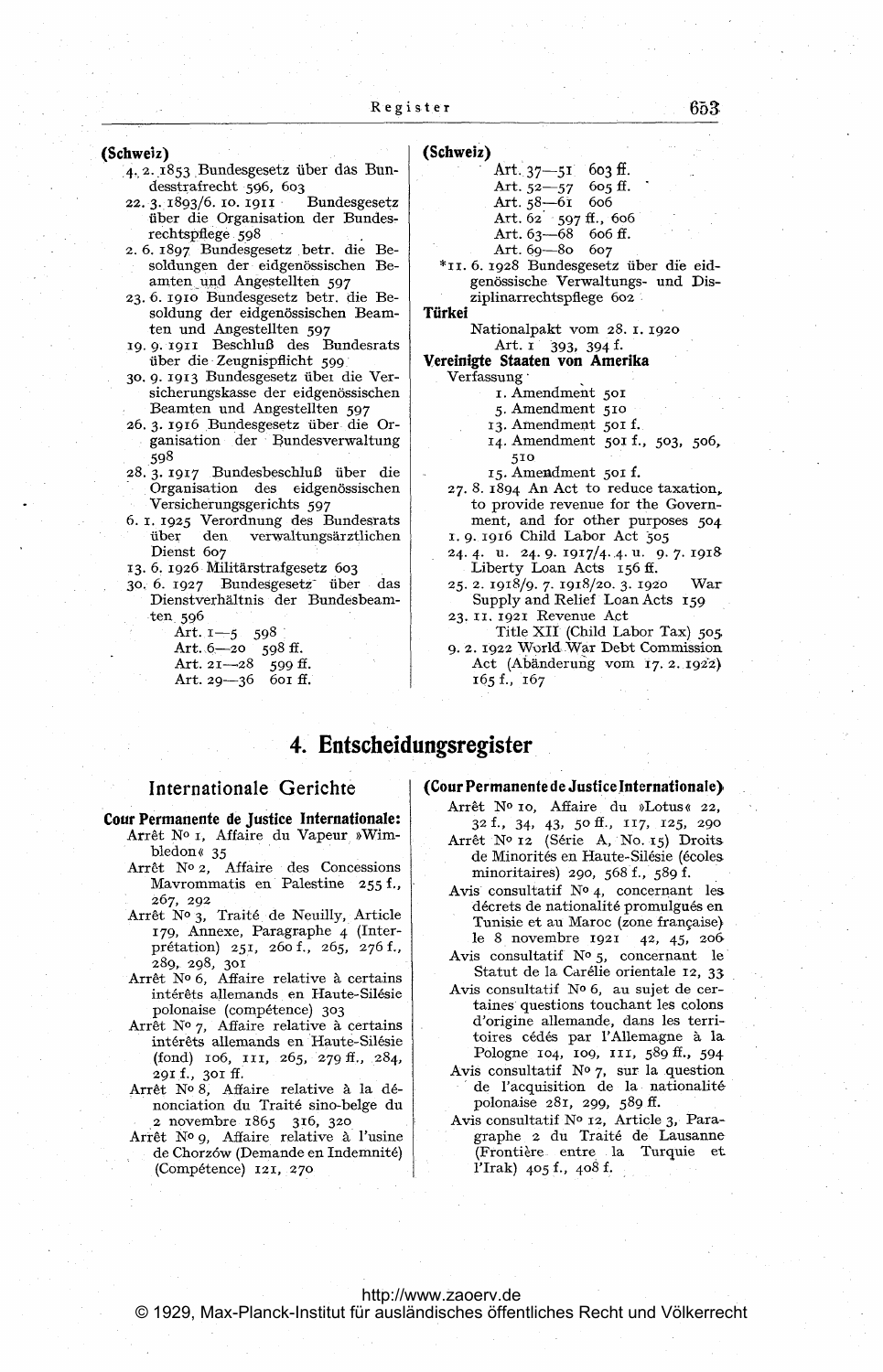# (Cour Permanente de Justice Internationale)<br>Avis consultatif  $N^o$  14, Compétence de

la Commission Européenne du Danube entre Galatz et Braila 8. 12. 1927 589 f.

Avis consultatif  $N^o$  15, Compétence des Tribunaux de Dantzig (Recla mations pecuniaires des fonctionnaires ferroviaires Dantzikois passes au service polonais contre l'administration polonaise des chemins de fer)  $6f$ .

Schiedsgerichte, eingesetzt auf Grund von § <sup>4</sup> der Anlage zu Sekt. IV des Teils X des Versailler Vertragest

Sentences de l'Arbitre unique entre l'Allemagne et FAngleterre: William Thomas Lundee v. Ger-

man Government, 9. ir. <sup>1923</sup> 314 f.

Chatterton v. German Government, 8. 11. 1923 277

Johnson v. German Government, 2. 4.1924 310

Filmore v. German Government, 8. 4. 1924 277

Webb v. German Government, Dec. 1924 310

Ross v. German Government, 3. 2.1925 310

Mathie v. German Government, Febr. 1925 310

Mackie v. German Government,

28. 2. 1925 310 McNaimie v. German Government, 28. 2. 1925 310

Mellenthin v. German Government, 28. 12. 1925 278 f.

Dunbar Christie & Spencer v. German Government, 28. 6.

1927 278 Twyford v. German Government,

1. 7. 1927 301 Houghes of Torfrey v. German

Government, 30. 9. 1927 314 Fuller v. German Government,

7. 12. 1927 278 ff., 311 L'Allemagne et la Roumanie:

\*David Goldenberg et Fils c. Etat Allemand, 27. 9. 1928 266 ff., 268, 275, 279, 287, 307

TAllemagne et le Portugal:

concernant la responsabilite de l'Allemagne à raison des dommages causes dans les colonies portugaises du Sud de l'Afrique, 31. 7. 1928 257, 266, 277, 287, 290, 309, 313!, 317 f.

Tribunaux Arbitraux Mixtes:

Tribunal Arbitral Mixte anglo-allemand Les propriétaires du navire »Seaham Harbour c. E. A., 23. 1. 1922 280

> Andrews v. German Government, 12. 10. 1923 291

# (Tribunaux Arbitraux Mixtes)

Rhymney Iron Comp. Ltd. v. Vinnen & Co., 16./23. 1. <sup>1924</sup> <sup>262</sup> f. Hibbert v. German Government 15. 2.1924 291

Filmore v. German Government,

- 8. 4. 1924 291 Macpherson v. German Govern-
- ment, 27. 9. 1927 291 Blumert v. German Government, 12.11.1927 291
- Rüssel v. German Government, 12. 11. 1927 291

Tyson v. German Government, 1. 12.1927 291

Tribunal Arbitral Mixte franco-allemand Rousseau c. E. A., 28. 6. 1921 263 Worms c. E. A., 10. 7. <sup>1922</sup> 280 Lorrain c. E. A., 8. 6. 1923 263

Mouron c. E. A., 31. 10. 1923 280 Wernle c. E. A., 1. 2. 1924 263

\*Compagnie des Chemins de fer du Nord c. E. A., 8. 4. 1929 22

Tribunal Arbitral Mixte germano-belge Richelle c. E. A., 20. 10. 1922 264 Loriaux c. E. A., 13. 1. 1924 298, 300

Entreprises Maritimes beiges c. E. A., 31. 3. 1924 258, 280

De Savoye c. E. A., 22. 3. 1926 295 Heritiers Deprez c. E. A., 26. 6. 1926 291

Tribunal Arbitral Mixte germano-polo- $_{\rm nais}$  .

Poznanski c. Lentz et Hirschfeld, 22. 3. 1924 5, 357

Tribunal Arbitral Mixte greco-allemand Antippa c. E. A., 3. 11. 1926 283, 289, 316

Démètre Karmatzucas c. E.A., 23. 8. 1926 268, 276, 288 f., 316 Coenca-Freres c. E. A., I. 12. 1927 308

Sakellariou c. E. A., 27. 8. 1928 307 Copanezos c. E. A., 1. 10. 1928 306 Siotos c. E. A., 1. 10. 1928 295

Alexandrato c. E. A., 8. 11. 1928 306 Harsoula c. E. A., 8. 11. 1928 305 Tzouchlos et Lecos c. E. A., 8. 11. 1928 307

- Sumbassacu c. E. A., 15. 11. 1928 295
- Tribunal Arbitral Mixte italo-allemand Vicari c. Stato Germ., 14. 4. 1926 263

Ditta Isidoro Hess Soc. An. c. Stato Germ., 23. 6. 1924 264, 297

Tribunal Arbitral Mixte roumanoallemand

Pétrolbloc, Soc. An. c. E.A.,

1925 264 Dr. M. Wildermann c. M. Otto Traun 3. 1. 1925 24

Negreanu c. Meyer et fils, 16. 6. 1925 269

# <http://www.zaoerv.de>

© 1929, Max-Planck-Institut für ausländisches öffentliches Recht und Völkerrecht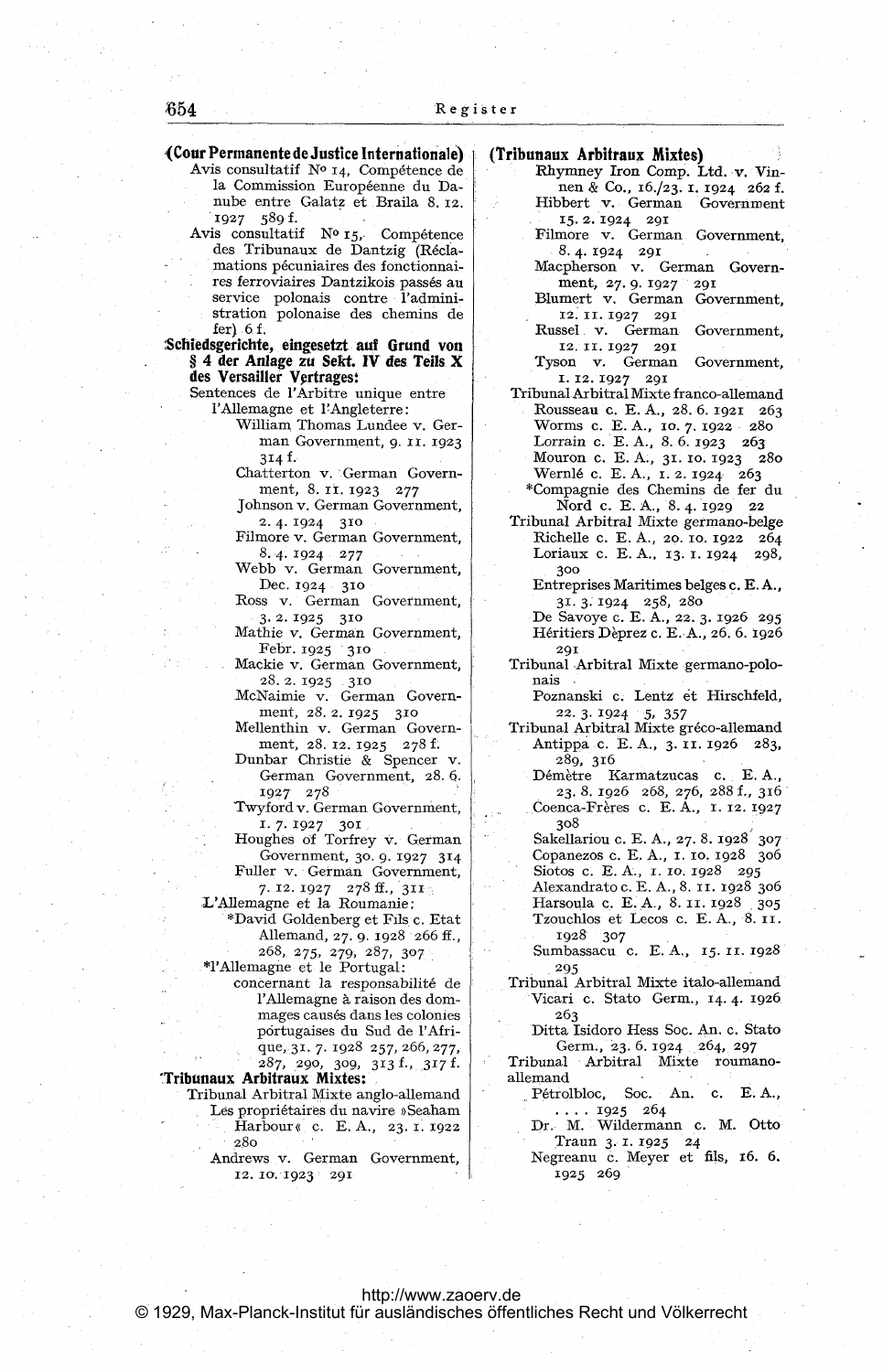- (Tribunaux Arbitraux Mixtes)
	- Weitzenhofferc. E. A., 18.1.1926256 \*Petrolbloc, Soc. An. c. E. A., 30. 7. 1928 5
	- Tribunal Arbitral Mixte tchecoslovaqueallemand
	- Loy et Marcus c. E. A. et Deutsch-Ostafrikanische Bank A. G., 13. 1, 1925 200 f.

#### Mixed Claims Commission

- eingesetzt auf Grund des Berliner Vertrags v. 10. 8. 1922 zwischen Deutschland und den Vereinigten Staaten von Amerika:
- 1. 11. 1923 Opinion in the Lusitania Cases 288 f.
- 1. 11. 1923, Administrative Decision No. II, Dealing with the functions of the commission and announcing fundamental Rules of Decision 262, 286, 293 ff.
- 11. 12. 1923, Administrative Decision No. Ill, Dealing with the liability of Germany for damages in the nature of interest in all claims falling within administrative Decision No. I and also the measure of damages in all claims for property taken 280 ff.
- 25. 3. 1924, Opinion Construing the Phrase »Naval and Military Works or Materials « 280
- 17. 4./18. 9. 1924, Life Insurance Claims 312, 281 ff.
- 21./31. 10. 1924, Germanys Obligation and 'the Jurisdiction of this Commission as Determined by the Nationality of Claims and Administrative Decision No. V 280, 295
- 16. 2./11. 3. 1925, Maud Thompson de Gennes v. Germany 256
- 21./22. 4. 1925, Edward A. Hilson v. Germany 281, 293
- 12./25. 5. 1925, Claims for Loss of Earnings of Profits and for Loss or Damage in Respect of Intangible Property and Administrative Decision No. VII 257, 261, 271, 319
- 27. 5. 1925, Administrative Decision No. VIII, Dealing with Claims of the Association of American Holders of Foreign Securities, Incorporated, and Its Members <sup>286</sup>
- Schiedsspruch auf Grund des Abkommens v. 30.12. 1922 zwischen dem Deutsehen Reich und der Reparations- Kommission
	- 3. 9. 1924 (Schiedsrichter Beichmann) betr. Auslegung von Art. 260 des Versaüler Vertrages 329

# Claims Commissions

- Vereinigte Staaten von Amerika und England (Kompromiß v. 19. 11. 1794):
	- Sally Hayes v. Great Britian, 26. 6.1798 240

# (Claims Commissions)

- Vereinigte Staaten von Amerika und Mexiko (Kompromiß v. 11. 4. 1839): Baldwin v. Mexiko 237 Case of the »Cosack« 231 Turner v. Mexiko 237
- Vereinigte Staaten von Amerika und Brasilien (Brazilian-Indemnity-Convention), Kompromiß v. 24. 1. 1849, Bernado v. Brazil 229
- Vereinigte Staaten von Amerika und Mexiko (Kompromiß v. 3.3. 1849): Hoffmann v. Mexiko 240 Wilson v. Mexiko 237
	- Zander v. Mexiko, 26. 2. 1851 229
- Vereinigte Staaten von Amerika und England (Kompromiß v. 13.2.1855): Case of the »Confidence«  $23I$
- Vereinigte Staaten von Amerika und Costa Rica (Kompromiß v. 2. 7. i860):

Medina & Sons v. Costa Rica 237 Vereinigte Staaten von Amerika und

- Colombia (Kompromiß v. 10. 2. 1864): Pacific Mail Steamship Comp. v.
	- Colombia (Capitation Tax-Case), 9.5.1866 237
- Vereinigte Staaten von Amerika und Mexiko (Kompromiß v. 4. 7. 1868): Black & Stratton v. Mexiko, 26. 5. 1876 237

Burn v. Mexiko, 5. 6. 1876 237 Clavel v. Mexiko, 7. 9. 1875 237 Cramer v. Mexiko, 22. 7. 1876 237

Green & Co. v. Mexiko, 31.5. u. 25.10.1876 237

Jennings v. Mexiko, 5. 11. 1874 237 Manasse & Co. v. Mexiko, 19. 7. 1871 240

McManus v. Mexiko 237

Moses v. Mexiko, 4. 4. 1871 240 Nolan v. Mexiko 237

- People of Cinecue v. U. S. A., 13. 7.1870 237
- Pratt v. Mexiko 237

Reichard v. Mexiko 237

Selkirk v. Mexiko, 10. 4. 1872 237

Slocum v. Mexiko, 7. 6. 1876 237

Smith v. Mexiko 237 Smith and Mason v. Mexiko (Ada-

- Case), 27. 8. 1875 237 Swan et AI v. Mexiko (Ana-Case,
- 11.9.1875 237 Tehuantepec Ship Canal and Mexican Pacific R. R. Co. v. Mexiko, 27.11.1873 237
- Wallace v. Mexiko, 24. 9. 1875 229 Vereinigte Staaten von Amerika und
	- Spanien (Kompromiß v. 11. 2. 1871): Danford etc. v. Spain, 14. 6. 1878 237
		- Young Smith & Co. v. Spain, 10.11.1879 240

### <http://www.zaoerv.de> © 1929, Max-Planck-Institut für ausländisches öffentliches Recht und Völkerrecht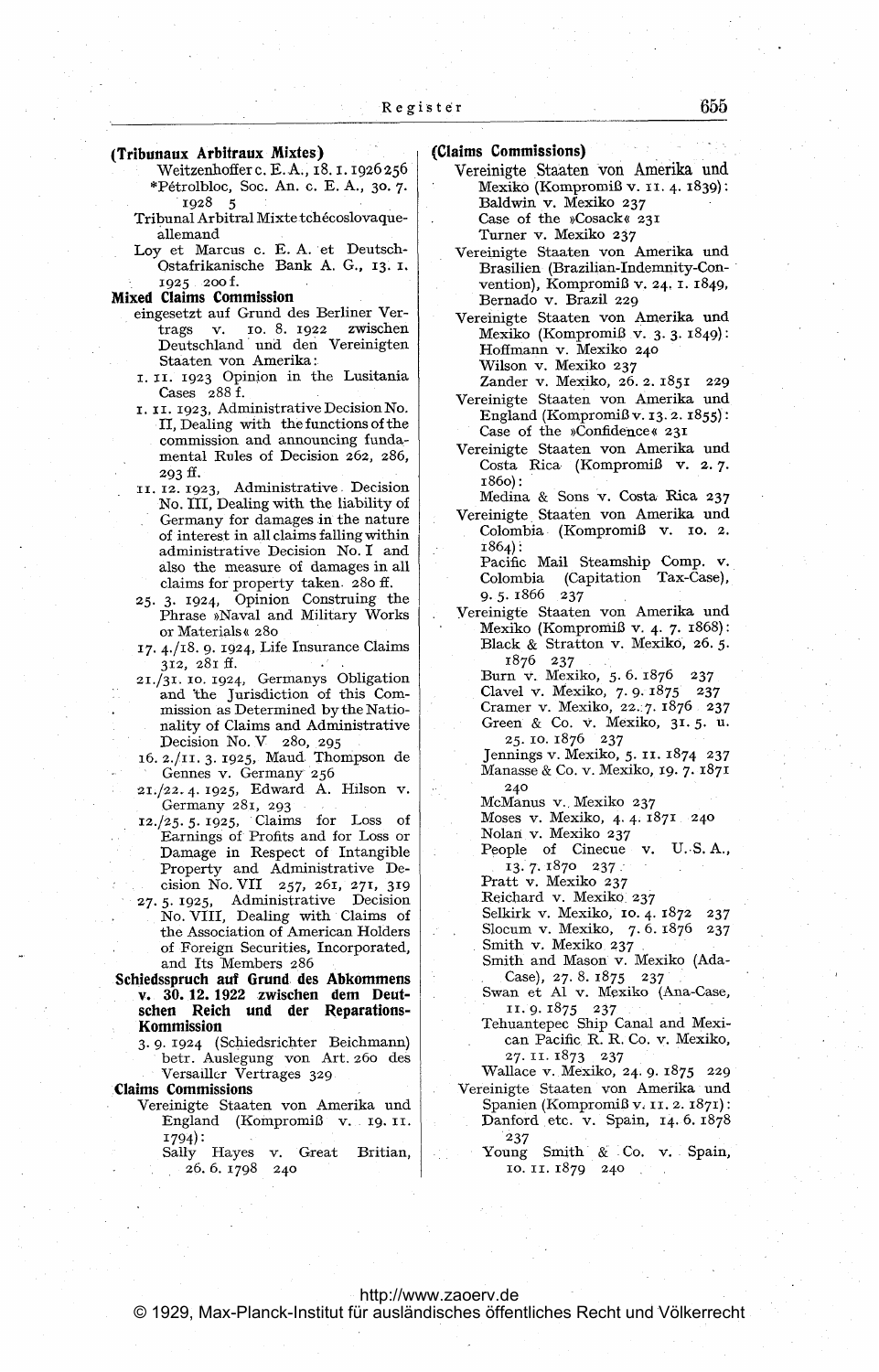| Vereinigte Staaten von Amerika und<br>Venezuela (Kompromiß v. 5. 12.<br>$1885$ :<br>Abbiati v. Venezuela 293<br>Corwin v. Venezuela 237<br>Seth Driggs v. Venezuela 237<br>Frankreich und Venezuela (Kompromiß<br>v. 24.2.1891):<br>Fabiani v. Venezuela, 13. 12. 1896<br>242<br>Vereinigte Staaten von Amerika und<br>Chile (Kompromiß v. 7.8.1892):<br>Trumbull v. U.S.A. 240<br>Vereinigte Staaten von Amerika und<br>Haiti (Kompromiß v. 18. 10. 1899):<br>Metzger v. Haiti, 27. 9. 1900 240<br>England und Venezuela (Kompromiß v.<br>13. 2. 1903):<br>Aroa Mines v. Venezuela 240<br>Davy v. Venezuela 240<br>Italien und Venezuela (Kompromiß v.<br>$13.2.1903$ :<br>De Caro v. Venezuela 237<br>Cesarino v. Venezuela 231<br>Vereinigte Staaten von Amerika und<br>Venezuela (Kompromiß v.<br>17.2.<br>1903):<br>La Guaira Light and Power Co. v.<br>Venezuela 237<br>Orinoco Steamship Co. v. Venezuela<br>237<br>Venezuela und die Niederlande (Kom-<br>promiß v. 26. 2. 1903):<br>Maal v. Venezuela 230<br>Vereinigte Staaten von Amerika und<br>England (Kompromiß v. 18. 8.1910):<br>Brown v. Great Britain, 23. 11. 1923<br>245<br>Cayuga Indians Case, 22. 1. 1926 245<br>Eastern Extension, Australasia and<br>China Telegraph Comp. Ltd. v.<br>U.S.A., 9.II.1923 29 f.<br>Vereinigte Staaten von Amerika und<br>Mexiko (Kompromiß v. 8. 9. 1923):<br>Chattin v. Mexiko, 23. 7. 1923 245f.<br>Diaz v. Mexiko, 16. 11. 1926 245<br>Faulkner v. Mexiko, 2. 11. 1926 232<br>Janes et al. v. Mexiko, 16. 11. 1926<br>245<br>Kennedy v. Mexiko, 6. 5. 1927 245<br>Mellén v. Mexiko, 27. 4. 1927 245,<br>254, 257<br>Massey v. Mexiko, 15. 4. 1927 231 ff.,<br>245<br>Neer v. Mexiko, 15. 10. 1926<br>244,<br>245 | Napier-Case) 237 |                 |
|-----------------------------------------------------------------------------------------------------------------------------------------------------------------------------------------------------------------------------------------------------------------------------------------------------------------------------------------------------------------------------------------------------------------------------------------------------------------------------------------------------------------------------------------------------------------------------------------------------------------------------------------------------------------------------------------------------------------------------------------------------------------------------------------------------------------------------------------------------------------------------------------------------------------------------------------------------------------------------------------------------------------------------------------------------------------------------------------------------------------------------------------------------------------------------------------------------------------------------------------------------------------------------------------------------------------------------------------------------------------------------------------------------------------------------------------------------------------------------------------------------------------------------------------------------------------------------------------------------------------------------------------------------------------------------------------------------------------------------|------------------|-----------------|
|                                                                                                                                                                                                                                                                                                                                                                                                                                                                                                                                                                                                                                                                                                                                                                                                                                                                                                                                                                                                                                                                                                                                                                                                                                                                                                                                                                                                                                                                                                                                                                                                                                                                                                                             |                  |                 |
|                                                                                                                                                                                                                                                                                                                                                                                                                                                                                                                                                                                                                                                                                                                                                                                                                                                                                                                                                                                                                                                                                                                                                                                                                                                                                                                                                                                                                                                                                                                                                                                                                                                                                                                             |                  |                 |
|                                                                                                                                                                                                                                                                                                                                                                                                                                                                                                                                                                                                                                                                                                                                                                                                                                                                                                                                                                                                                                                                                                                                                                                                                                                                                                                                                                                                                                                                                                                                                                                                                                                                                                                             |                  | Belgien         |
|                                                                                                                                                                                                                                                                                                                                                                                                                                                                                                                                                                                                                                                                                                                                                                                                                                                                                                                                                                                                                                                                                                                                                                                                                                                                                                                                                                                                                                                                                                                                                                                                                                                                                                                             |                  | Cou             |
|                                                                                                                                                                                                                                                                                                                                                                                                                                                                                                                                                                                                                                                                                                                                                                                                                                                                                                                                                                                                                                                                                                                                                                                                                                                                                                                                                                                                                                                                                                                                                                                                                                                                                                                             |                  |                 |
|                                                                                                                                                                                                                                                                                                                                                                                                                                                                                                                                                                                                                                                                                                                                                                                                                                                                                                                                                                                                                                                                                                                                                                                                                                                                                                                                                                                                                                                                                                                                                                                                                                                                                                                             |                  |                 |
|                                                                                                                                                                                                                                                                                                                                                                                                                                                                                                                                                                                                                                                                                                                                                                                                                                                                                                                                                                                                                                                                                                                                                                                                                                                                                                                                                                                                                                                                                                                                                                                                                                                                                                                             |                  |                 |
|                                                                                                                                                                                                                                                                                                                                                                                                                                                                                                                                                                                                                                                                                                                                                                                                                                                                                                                                                                                                                                                                                                                                                                                                                                                                                                                                                                                                                                                                                                                                                                                                                                                                                                                             |                  |                 |
|                                                                                                                                                                                                                                                                                                                                                                                                                                                                                                                                                                                                                                                                                                                                                                                                                                                                                                                                                                                                                                                                                                                                                                                                                                                                                                                                                                                                                                                                                                                                                                                                                                                                                                                             |                  |                 |
|                                                                                                                                                                                                                                                                                                                                                                                                                                                                                                                                                                                                                                                                                                                                                                                                                                                                                                                                                                                                                                                                                                                                                                                                                                                                                                                                                                                                                                                                                                                                                                                                                                                                                                                             |                  |                 |
|                                                                                                                                                                                                                                                                                                                                                                                                                                                                                                                                                                                                                                                                                                                                                                                                                                                                                                                                                                                                                                                                                                                                                                                                                                                                                                                                                                                                                                                                                                                                                                                                                                                                                                                             |                  |                 |
|                                                                                                                                                                                                                                                                                                                                                                                                                                                                                                                                                                                                                                                                                                                                                                                                                                                                                                                                                                                                                                                                                                                                                                                                                                                                                                                                                                                                                                                                                                                                                                                                                                                                                                                             |                  |                 |
|                                                                                                                                                                                                                                                                                                                                                                                                                                                                                                                                                                                                                                                                                                                                                                                                                                                                                                                                                                                                                                                                                                                                                                                                                                                                                                                                                                                                                                                                                                                                                                                                                                                                                                                             |                  |                 |
|                                                                                                                                                                                                                                                                                                                                                                                                                                                                                                                                                                                                                                                                                                                                                                                                                                                                                                                                                                                                                                                                                                                                                                                                                                                                                                                                                                                                                                                                                                                                                                                                                                                                                                                             |                  |                 |
|                                                                                                                                                                                                                                                                                                                                                                                                                                                                                                                                                                                                                                                                                                                                                                                                                                                                                                                                                                                                                                                                                                                                                                                                                                                                                                                                                                                                                                                                                                                                                                                                                                                                                                                             |                  |                 |
|                                                                                                                                                                                                                                                                                                                                                                                                                                                                                                                                                                                                                                                                                                                                                                                                                                                                                                                                                                                                                                                                                                                                                                                                                                                                                                                                                                                                                                                                                                                                                                                                                                                                                                                             |                  |                 |
|                                                                                                                                                                                                                                                                                                                                                                                                                                                                                                                                                                                                                                                                                                                                                                                                                                                                                                                                                                                                                                                                                                                                                                                                                                                                                                                                                                                                                                                                                                                                                                                                                                                                                                                             |                  | Cou             |
|                                                                                                                                                                                                                                                                                                                                                                                                                                                                                                                                                                                                                                                                                                                                                                                                                                                                                                                                                                                                                                                                                                                                                                                                                                                                                                                                                                                                                                                                                                                                                                                                                                                                                                                             |                  |                 |
|                                                                                                                                                                                                                                                                                                                                                                                                                                                                                                                                                                                                                                                                                                                                                                                                                                                                                                                                                                                                                                                                                                                                                                                                                                                                                                                                                                                                                                                                                                                                                                                                                                                                                                                             |                  |                 |
|                                                                                                                                                                                                                                                                                                                                                                                                                                                                                                                                                                                                                                                                                                                                                                                                                                                                                                                                                                                                                                                                                                                                                                                                                                                                                                                                                                                                                                                                                                                                                                                                                                                                                                                             |                  |                 |
|                                                                                                                                                                                                                                                                                                                                                                                                                                                                                                                                                                                                                                                                                                                                                                                                                                                                                                                                                                                                                                                                                                                                                                                                                                                                                                                                                                                                                                                                                                                                                                                                                                                                                                                             |                  |                 |
|                                                                                                                                                                                                                                                                                                                                                                                                                                                                                                                                                                                                                                                                                                                                                                                                                                                                                                                                                                                                                                                                                                                                                                                                                                                                                                                                                                                                                                                                                                                                                                                                                                                                                                                             |                  |                 |
|                                                                                                                                                                                                                                                                                                                                                                                                                                                                                                                                                                                                                                                                                                                                                                                                                                                                                                                                                                                                                                                                                                                                                                                                                                                                                                                                                                                                                                                                                                                                                                                                                                                                                                                             |                  | Cou             |
|                                                                                                                                                                                                                                                                                                                                                                                                                                                                                                                                                                                                                                                                                                                                                                                                                                                                                                                                                                                                                                                                                                                                                                                                                                                                                                                                                                                                                                                                                                                                                                                                                                                                                                                             |                  |                 |
|                                                                                                                                                                                                                                                                                                                                                                                                                                                                                                                                                                                                                                                                                                                                                                                                                                                                                                                                                                                                                                                                                                                                                                                                                                                                                                                                                                                                                                                                                                                                                                                                                                                                                                                             |                  | Tril            |
|                                                                                                                                                                                                                                                                                                                                                                                                                                                                                                                                                                                                                                                                                                                                                                                                                                                                                                                                                                                                                                                                                                                                                                                                                                                                                                                                                                                                                                                                                                                                                                                                                                                                                                                             |                  |                 |
|                                                                                                                                                                                                                                                                                                                                                                                                                                                                                                                                                                                                                                                                                                                                                                                                                                                                                                                                                                                                                                                                                                                                                                                                                                                                                                                                                                                                                                                                                                                                                                                                                                                                                                                             |                  | <b>Britisch</b> |
|                                                                                                                                                                                                                                                                                                                                                                                                                                                                                                                                                                                                                                                                                                                                                                                                                                                                                                                                                                                                                                                                                                                                                                                                                                                                                                                                                                                                                                                                                                                                                                                                                                                                                                                             |                  | Jud             |
|                                                                                                                                                                                                                                                                                                                                                                                                                                                                                                                                                                                                                                                                                                                                                                                                                                                                                                                                                                                                                                                                                                                                                                                                                                                                                                                                                                                                                                                                                                                                                                                                                                                                                                                             |                  |                 |
|                                                                                                                                                                                                                                                                                                                                                                                                                                                                                                                                                                                                                                                                                                                                                                                                                                                                                                                                                                                                                                                                                                                                                                                                                                                                                                                                                                                                                                                                                                                                                                                                                                                                                                                             |                  |                 |
|                                                                                                                                                                                                                                                                                                                                                                                                                                                                                                                                                                                                                                                                                                                                                                                                                                                                                                                                                                                                                                                                                                                                                                                                                                                                                                                                                                                                                                                                                                                                                                                                                                                                                                                             |                  |                 |
|                                                                                                                                                                                                                                                                                                                                                                                                                                                                                                                                                                                                                                                                                                                                                                                                                                                                                                                                                                                                                                                                                                                                                                                                                                                                                                                                                                                                                                                                                                                                                                                                                                                                                                                             |                  |                 |
|                                                                                                                                                                                                                                                                                                                                                                                                                                                                                                                                                                                                                                                                                                                                                                                                                                                                                                                                                                                                                                                                                                                                                                                                                                                                                                                                                                                                                                                                                                                                                                                                                                                                                                                             |                  |                 |
|                                                                                                                                                                                                                                                                                                                                                                                                                                                                                                                                                                                                                                                                                                                                                                                                                                                                                                                                                                                                                                                                                                                                                                                                                                                                                                                                                                                                                                                                                                                                                                                                                                                                                                                             |                  |                 |
|                                                                                                                                                                                                                                                                                                                                                                                                                                                                                                                                                                                                                                                                                                                                                                                                                                                                                                                                                                                                                                                                                                                                                                                                                                                                                                                                                                                                                                                                                                                                                                                                                                                                                                                             |                  |                 |
|                                                                                                                                                                                                                                                                                                                                                                                                                                                                                                                                                                                                                                                                                                                                                                                                                                                                                                                                                                                                                                                                                                                                                                                                                                                                                                                                                                                                                                                                                                                                                                                                                                                                                                                             |                  |                 |
|                                                                                                                                                                                                                                                                                                                                                                                                                                                                                                                                                                                                                                                                                                                                                                                                                                                                                                                                                                                                                                                                                                                                                                                                                                                                                                                                                                                                                                                                                                                                                                                                                                                                                                                             |                  |                 |
|                                                                                                                                                                                                                                                                                                                                                                                                                                                                                                                                                                                                                                                                                                                                                                                                                                                                                                                                                                                                                                                                                                                                                                                                                                                                                                                                                                                                                                                                                                                                                                                                                                                                                                                             |                  |                 |
|                                                                                                                                                                                                                                                                                                                                                                                                                                                                                                                                                                                                                                                                                                                                                                                                                                                                                                                                                                                                                                                                                                                                                                                                                                                                                                                                                                                                                                                                                                                                                                                                                                                                                                                             |                  |                 |
|                                                                                                                                                                                                                                                                                                                                                                                                                                                                                                                                                                                                                                                                                                                                                                                                                                                                                                                                                                                                                                                                                                                                                                                                                                                                                                                                                                                                                                                                                                                                                                                                                                                                                                                             |                  |                 |
|                                                                                                                                                                                                                                                                                                                                                                                                                                                                                                                                                                                                                                                                                                                                                                                                                                                                                                                                                                                                                                                                                                                                                                                                                                                                                                                                                                                                                                                                                                                                                                                                                                                                                                                             |                  |                 |
|                                                                                                                                                                                                                                                                                                                                                                                                                                                                                                                                                                                                                                                                                                                                                                                                                                                                                                                                                                                                                                                                                                                                                                                                                                                                                                                                                                                                                                                                                                                                                                                                                                                                                                                             |                  |                 |
|                                                                                                                                                                                                                                                                                                                                                                                                                                                                                                                                                                                                                                                                                                                                                                                                                                                                                                                                                                                                                                                                                                                                                                                                                                                                                                                                                                                                                                                                                                                                                                                                                                                                                                                             |                  |                 |
|                                                                                                                                                                                                                                                                                                                                                                                                                                                                                                                                                                                                                                                                                                                                                                                                                                                                                                                                                                                                                                                                                                                                                                                                                                                                                                                                                                                                                                                                                                                                                                                                                                                                                                                             |                  |                 |
|                                                                                                                                                                                                                                                                                                                                                                                                                                                                                                                                                                                                                                                                                                                                                                                                                                                                                                                                                                                                                                                                                                                                                                                                                                                                                                                                                                                                                                                                                                                                                                                                                                                                                                                             |                  |                 |
|                                                                                                                                                                                                                                                                                                                                                                                                                                                                                                                                                                                                                                                                                                                                                                                                                                                                                                                                                                                                                                                                                                                                                                                                                                                                                                                                                                                                                                                                                                                                                                                                                                                                                                                             |                  |                 |
|                                                                                                                                                                                                                                                                                                                                                                                                                                                                                                                                                                                                                                                                                                                                                                                                                                                                                                                                                                                                                                                                                                                                                                                                                                                                                                                                                                                                                                                                                                                                                                                                                                                                                                                             |                  |                 |
|                                                                                                                                                                                                                                                                                                                                                                                                                                                                                                                                                                                                                                                                                                                                                                                                                                                                                                                                                                                                                                                                                                                                                                                                                                                                                                                                                                                                                                                                                                                                                                                                                                                                                                                             |                  |                 |
|                                                                                                                                                                                                                                                                                                                                                                                                                                                                                                                                                                                                                                                                                                                                                                                                                                                                                                                                                                                                                                                                                                                                                                                                                                                                                                                                                                                                                                                                                                                                                                                                                                                                                                                             |                  | Gr              |
|                                                                                                                                                                                                                                                                                                                                                                                                                                                                                                                                                                                                                                                                                                                                                                                                                                                                                                                                                                                                                                                                                                                                                                                                                                                                                                                                                                                                                                                                                                                                                                                                                                                                                                                             |                  |                 |
|                                                                                                                                                                                                                                                                                                                                                                                                                                                                                                                                                                                                                                                                                                                                                                                                                                                                                                                                                                                                                                                                                                                                                                                                                                                                                                                                                                                                                                                                                                                                                                                                                                                                                                                             |                  |                 |
|                                                                                                                                                                                                                                                                                                                                                                                                                                                                                                                                                                                                                                                                                                                                                                                                                                                                                                                                                                                                                                                                                                                                                                                                                                                                                                                                                                                                                                                                                                                                                                                                                                                                                                                             |                  |                 |
|                                                                                                                                                                                                                                                                                                                                                                                                                                                                                                                                                                                                                                                                                                                                                                                                                                                                                                                                                                                                                                                                                                                                                                                                                                                                                                                                                                                                                                                                                                                                                                                                                                                                                                                             |                  |                 |
|                                                                                                                                                                                                                                                                                                                                                                                                                                                                                                                                                                                                                                                                                                                                                                                                                                                                                                                                                                                                                                                                                                                                                                                                                                                                                                                                                                                                                                                                                                                                                                                                                                                                                                                             |                  |                 |
|                                                                                                                                                                                                                                                                                                                                                                                                                                                                                                                                                                                                                                                                                                                                                                                                                                                                                                                                                                                                                                                                                                                                                                                                                                                                                                                                                                                                                                                                                                                                                                                                                                                                                                                             |                  |                 |
|                                                                                                                                                                                                                                                                                                                                                                                                                                                                                                                                                                                                                                                                                                                                                                                                                                                                                                                                                                                                                                                                                                                                                                                                                                                                                                                                                                                                                                                                                                                                                                                                                                                                                                                             |                  |                 |
|                                                                                                                                                                                                                                                                                                                                                                                                                                                                                                                                                                                                                                                                                                                                                                                                                                                                                                                                                                                                                                                                                                                                                                                                                                                                                                                                                                                                                                                                                                                                                                                                                                                                                                                             |                  |                 |
|                                                                                                                                                                                                                                                                                                                                                                                                                                                                                                                                                                                                                                                                                                                                                                                                                                                                                                                                                                                                                                                                                                                                                                                                                                                                                                                                                                                                                                                                                                                                                                                                                                                                                                                             |                  |                 |
|                                                                                                                                                                                                                                                                                                                                                                                                                                                                                                                                                                                                                                                                                                                                                                                                                                                                                                                                                                                                                                                                                                                                                                                                                                                                                                                                                                                                                                                                                                                                                                                                                                                                                                                             |                  |                 |
|                                                                                                                                                                                                                                                                                                                                                                                                                                                                                                                                                                                                                                                                                                                                                                                                                                                                                                                                                                                                                                                                                                                                                                                                                                                                                                                                                                                                                                                                                                                                                                                                                                                                                                                             |                  |                 |
|                                                                                                                                                                                                                                                                                                                                                                                                                                                                                                                                                                                                                                                                                                                                                                                                                                                                                                                                                                                                                                                                                                                                                                                                                                                                                                                                                                                                                                                                                                                                                                                                                                                                                                                             |                  |                 |
|                                                                                                                                                                                                                                                                                                                                                                                                                                                                                                                                                                                                                                                                                                                                                                                                                                                                                                                                                                                                                                                                                                                                                                                                                                                                                                                                                                                                                                                                                                                                                                                                                                                                                                                             |                  |                 |
|                                                                                                                                                                                                                                                                                                                                                                                                                                                                                                                                                                                                                                                                                                                                                                                                                                                                                                                                                                                                                                                                                                                                                                                                                                                                                                                                                                                                                                                                                                                                                                                                                                                                                                                             |                  |                 |
|                                                                                                                                                                                                                                                                                                                                                                                                                                                                                                                                                                                                                                                                                                                                                                                                                                                                                                                                                                                                                                                                                                                                                                                                                                                                                                                                                                                                                                                                                                                                                                                                                                                                                                                             |                  |                 |
|                                                                                                                                                                                                                                                                                                                                                                                                                                                                                                                                                                                                                                                                                                                                                                                                                                                                                                                                                                                                                                                                                                                                                                                                                                                                                                                                                                                                                                                                                                                                                                                                                                                                                                                             |                  |                 |
|                                                                                                                                                                                                                                                                                                                                                                                                                                                                                                                                                                                                                                                                                                                                                                                                                                                                                                                                                                                                                                                                                                                                                                                                                                                                                                                                                                                                                                                                                                                                                                                                                                                                                                                             |                  |                 |
|                                                                                                                                                                                                                                                                                                                                                                                                                                                                                                                                                                                                                                                                                                                                                                                                                                                                                                                                                                                                                                                                                                                                                                                                                                                                                                                                                                                                                                                                                                                                                                                                                                                                                                                             |                  |                 |
| http://www.zaoerv.de                                                                                                                                                                                                                                                                                                                                                                                                                                                                                                                                                                                                                                                                                                                                                                                                                                                                                                                                                                                                                                                                                                                                                                                                                                                                                                                                                                                                                                                                                                                                                                                                                                                                                                        |                  |                 |

| (Claims Commissions) |
|----------------------|
|----------------------|

|      | (Claims Commissions)                |     |
|------|-------------------------------------|-----|
|      | Putnam v. Mexiko, 15.4. 1927 222,   |     |
| , 1. | 226, 245                            |     |
|      | Richards v. Mexiko, 23. 7. 1927 232 |     |
|      | Roper v. Mexiko, 4.4.1927 245       |     |
|      | Stephens v. Mexiko, 15. 7. 1927 232 |     |
|      | Venable v. Mexiko, 8.7.1927 245.    |     |
|      | 33I, 338                            |     |
|      | West v. Mexiko, 21. 7. 1927         | 245 |
|      |                                     |     |

# Nationale Gerichte

| gien                               |     |  |
|------------------------------------|-----|--|
| Cour de Cassation                  |     |  |
| 1. 12. 1881                        | 488 |  |
| 5. 3.1891 488                      |     |  |
| 12. I. 1893 488                    |     |  |
| 25. 5. 1900 488                    |     |  |
| 5. 3. 1917 81                      |     |  |
| 5. II. I920 477, 48I, 490 ff., 499 |     |  |
| 16.12.1920 81                      |     |  |
| 16.10.1922 491                     |     |  |
| 13. 12. 1923 491                   |     |  |
| 22.10.1925 491                     |     |  |
| 27. I. 1927 491                    |     |  |
| Cour d'appel de Bruxelles          |     |  |
| 23. 4. 1921 491                    |     |  |
| 7. 3.1924 81                       |     |  |
| 18. 7.1925 491                     |     |  |
| 13. I. 1926 491                    |     |  |
| Cour d'appel de Gand               |     |  |
| 30. 6. 1921 491                    |     |  |
| Tribunal de Gand                   |     |  |

7. 2. 1923 491

res Reich

- licial Committee of the Privy Council Barret Case (City of Winnipeg v. Ligan) 1892 A. C. 465 589 f., 591 Brophy v. A. E. of Manitoba 1895 A. C. 205 591 f.
	- Hirsch v. Protestant School Commissioners of Mont Real 1928 A. C. 200 f. 570 ff.
	- Jerusalem-Jaffa-District Governor and another v. Suleiman Murra and Others 1926 A. C. 321 201
	- Ottawa Separate Schools Trustees v. Mackel 1917 A. C. 74 562, 582
	- Ottawa Separate School Trustees v. Ottawa Corporation 1917 A. C. 76 583
	- Roberts v. Hupwood (1925) A. C.
	- 578 ff. 540 Tiny Sep. School Trustees v. the King 1928 A. C. 363 586 ff., 594  $\mathfrak o$ ßbritannien $\mathfrak o$
	- Cockerton Case (1901) <sup>1</sup> QB <sup>322</sup> ff., 726 ff. 539 County Council of Kildare v. the
	- King 1909 <sup>7</sup> J. R. 199 542
	- Dublin Corporation v. the King (1911) <sup>1</sup> J. R. 101 524, 542 Dyer v. School Board for London
	- (1902) 2 Ch. 758 539

Leen v. President of the Executive Council 1928 J. R. 408 ff. 542 ff.

(Claims Commissions)

Vereinigte Staaten von Amerika und England (Kompromiß v. 8. 5. 1871): Braithwaite v. U. S. A. 240 Grutchett v. U. S. A. 240 Hubeil v. Great Britain 237 Knowles v. U. S. A. 240

Ryerson v. Great Britain (Brig

# <http://www.zaoerv.de>